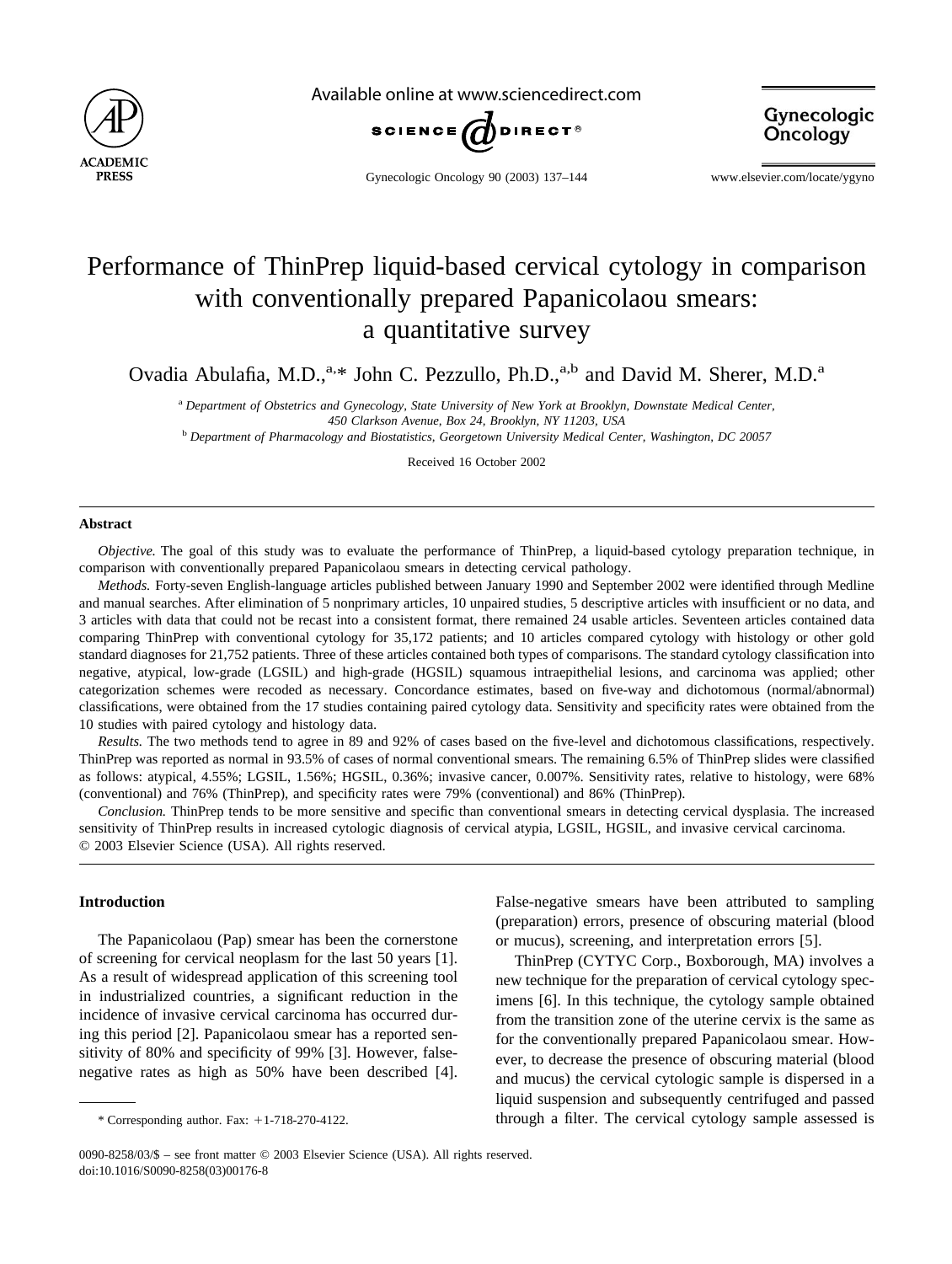obtained from the suspension resulting in a monolayer preparation with well-preserved cellular morphology and absence of air-drying, cell crowding, and obscuring cells, with minimal cell overlap.

Numerous studies have compared the performance of cervical slides prepared using the ThinPrep technology with conventionally prepared cervical slides [\[6–52\]](#page-6-0). The wide variety of subject populations and sampling schemes among these studies precluded the application of formal metaanalysis to only a limited number of studies. The objective of our study was therefore to perform a "quantitative survey" of as many of the existing studies as possible, evaluating the performance of the ThinPrep liquid-based cervical cytology preparation system in comparison with conventionally prepared Papanicolaou smears. Our specific goals are twofold: (1) to assess the consistency of the two methods, and (2) to assess the accuracy (sensitivity specificity) of each method with respect to a reliable ("gold standard") diagnosis.

#### **Methods**

## *Data sources*

Searches of computerized databases including Medline, and PubMed (National Library of Medicine, Bethesda, MD, USA) were conducted for literature published between January 1990 and September 2002 in the English language and containing the terms "ThinPrep," "Papanicoulau smear," "liquid-based cytology," and "cervical dysplasia" [\[6–52\].](#page-6-0) Cross-referencing was also used. These searches revealed 47 relevant articles. Full-text copies of all articles were retrieved; these were reviewed by one person.

## *Study selection*

Of the 47 articles identified, 5 were found to be descriptions or reviews of other published work. Another 10 articles described unpaired studies, and were unsuitable for our planned analyses. Another 5 articles were primarily descriptive, with insufficient or no tabulated data, and there were three articles whose data could not be recast into a format consistent with the others. After elimination of these, there remained 24 usable articles. Seventeen of these articles contained paired data comparing ThinPrep with conventional cytology on a total of 35,172 patients; and 10 articles contained paired data comparing cytology with histology or with some other "gold standard" (or approximation thereto) such as a clinical diagnosis from subsequent biopsy or surgery, or a consensus of senior cytologists or pathologists, with formal diagnosis on a total of 21,752 patients. Three of these articles contained data suitable for both kinds of analyses.

#### *Analyses*

Data regarding the agreement between ThinPrep and conventionally prepared Papanicolaou smears, and between histology findings following both preparation methods were extracted and placed into common, consistent tabular structure. Standard cytology classification into negative, atypical, low-grade (LGSIL) and high-grade (HGSIL) squamous intraepithelial lesions, and carcinoma was used throughout. Results were also dichotomized into normal and abnormal smears. For the 17 paired studies in which each sample was evaluated by both methods, the data were expressed as a 5  $\times$  5 cross-tabulation of ThinPrep  $\times$  conventionally prepared smear results. The numbers were normalized by expressing each cell as a percentage of the total number of samples.

Several methods for combining these 17 concordance tables into an overall weighted "consensus" table were explored: "patient-level averaging," in which the patient counts in each cell were summed across the studies; "studylevel averaging," in which the normalized percentages were averaged across studies; and a "study-level median" approach in which, for each cell, the median of the percentages across all studies was taken. Each method had advantages and disadvantages, and the three methods produced consensus tables that were in reasonably good agreement with each other. The decision was made to use patient-level averaging, realizing that under this approach larger studies would exert more influence on the consensus table than smaller studies. The heterogeneity of the studies we analyzed precludes the meaningful estimation of confidence intervals around the overall average rates; we have therefore chosen not to display such intervals.

A measure of overall concordance is the fraction of specimens for which the specific results (expressed as one of the five categories defined above) were the same for the two methods. This measure of concordance was calculated for each study, along with exact 95% confidence interval (95% CI) based on binomial distribution.

Another measure of overall agreement was the fraction of specimens for which the dichotomous results, negative or positive (atypical LGSIL, HGSIL, or carcinoma), were different for the two methods. Exact 95% confidence intervals were also calculated for this measure.

To adjust for concordant results that might arise simply from chance (even if there were no agreement between the two methods), Cohen's  $\kappa$  was calculated for the overall five-way and dichotomous cross-tabulations.

Since cervical cytology is considered a screening test and not a definitive diagnosis, sensitivity and specificity of both modalities could be calculated only if correlation between the cervical smear and histology diagnosis were available. For the 10 studies containing the required paired cytology and histology data, the results were cross-tabulated, and sensitivity and specificity rates were calculated and averaged across studies. A few of the 10 studies had information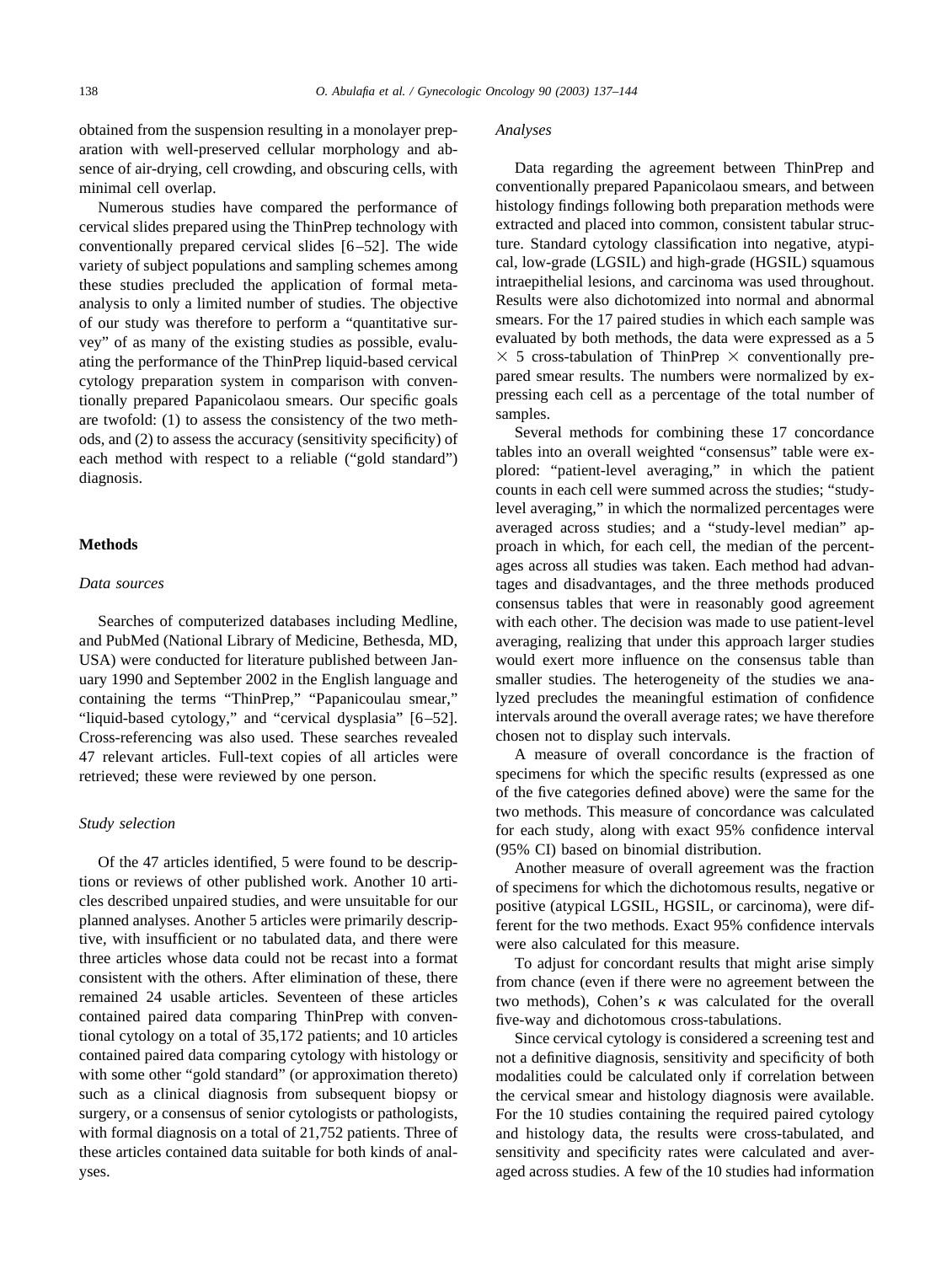*O. Abulafia et al. / Gynecologic Oncology 90 (2003) 137–144* 139

| Diagnosis by ThinPrep | Diagnosis by conventional Papanicolaou smear |          |        |              |           |        |
|-----------------------|----------------------------------------------|----------|--------|--------------|-----------|--------|
|                       | Negative                                     | Atypical | LGSIL  | <b>HGSIL</b> | Carcinoma | Total  |
| Negative              | 76.2%                                        | 2.30%    | 0.722% | 0.145%       | 0.003%    | 79.3%  |
| Atypical              | 3.71%                                        | 3.92%    | 0.520% | 0.148%       | 0.014%    | 8.31%  |
| LGSIL                 | .27%                                         | 0.873%   | 4.62%  | 0.384%       | 0.006%    | 7.15%  |
| HGSIL                 | 0.290\%                                      | 0.210\%  | 0.370% | 3.51%        | 0.071%    | 4.45%  |
| Carcinoma             | 0.006%                                       | 0.011%   | 0.006% | 0.048%       | 0.671%    | 0.742% |
| Total                 | 81.6%                                        | 7.35%    | 6.24%  | 4.24%        | 0.765%    | 100%   |

Table 1 Overall percentage agreement obtained by summing patient counts across all studies, then calculating percentages ("patient-level" means)

suitable for only one rate (sensitivity or specificity) or for only one modality (conventional or ThinPrep). For analytical purposes, atypia was included with the negatives. We designed so that the positive data pertained to dysplasia and changes associated with carcinoma only, thus avoiding inclusion of atypia of repair or inflammatory changes in the positives.

#### **Results**

## *Concordance between ThinPrep and conventionally prepared Papanicolaou smears*

Table 1 summarizes the overall agreement between the two methods derived by patient level, from the 17 studies containing paired (ThinPrep versus conventionally prepared Papanicolaou smears) data.

As can be seen, the ThinPrep and conventionally prepared Papanicolaou smears tend to agree overall about 89% of the time based on the five-level diagnosis classification. Adjusting for chance occurrences of concordant results produces a  $\kappa$  measure of concordance of 67%. Under a dichotomous (positive or negative) classification, the two methods agree about 92% of the time, with an adjusted  $\kappa$  of 73%. When the conventionally prepared Papanicolaou smears were reported as negative the ThinPrep prepared slide was concordant in about 93.5% of cases. The remaining 6.5% of ThinPrep slides were classified as follows: atypical, 4.55%; LGSIL, 1.56%; HGSIL, 0.36%; invasive cancer, 0.007%.

Figure 1 depicts for each of the 17 paired studies, the percentage of cases for which the two methods produced different results. It can be seen that in general the two methods tend to agree in about 90% of cases and disagree in 10% of cases, although across individual studies the disagreement was as low as 1% and as high as 20%. If the



Fig. 1. Discordant classification between ThinPrep and conventionally prepared Papanicolau smears based on five-way classification (negative, atypia, LGSIL, HGSIL, carcinoma).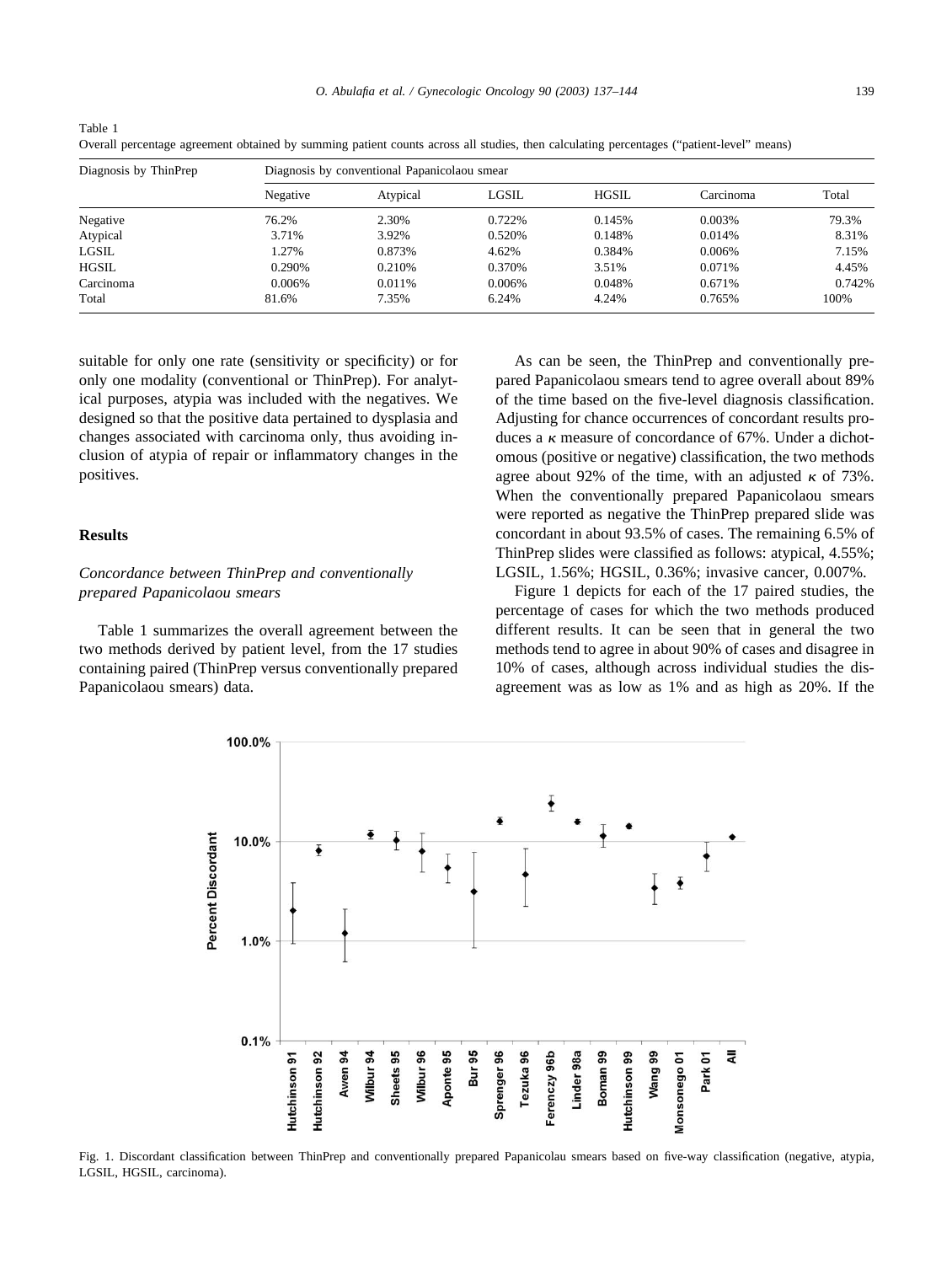

Fig. 2. Discordant classification between ThinPrep and conventionally prepared Papanicolau smears based on two-way classification (negative/abnormal).

results are aggregated into dichotomous (positive or negative) findings, it is seen that the percentage of discordant cases is somewhat reduced, yet still centered around 10% disagreement (Fig. 2). To determine whether one method was superior at detecting abnormalities that the other missed, we analyzed discordant results (in which one method reported positive and the other reported negative). Fig. 3 and 4 demonstrate, for each paired study, the relative ability of the two methods to produce a positive result missed by the other. Fig. 3 demonstrates these data as ratios of ThinPrep-only to conventional-only positives [Fig. 4](#page-4-0) demonstrates these data as a percentage (of all two-way discrepant) discordant results. It is seen that in most of the paired studies "ThinPrep positive, conventional negative" occurs



Fig. 3. Ratio of ThinPrep only to conventional only, positives.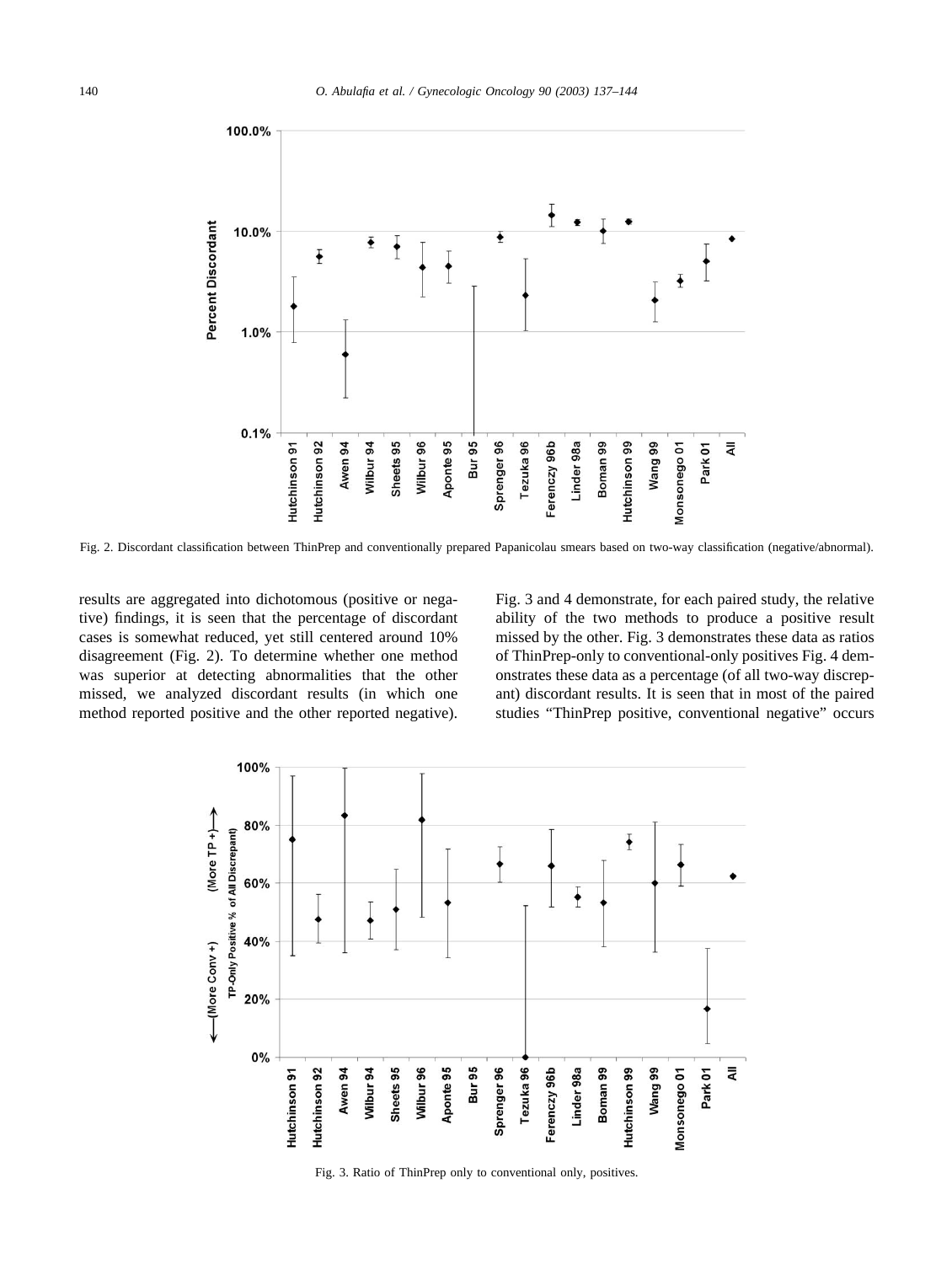<span id="page-4-0"></span>

Fig. 4. ThinPrep-only positives as a percentage of all two-way discrepant findings.

more frequently than "ThinPrep negative, conventional positive," although the difference is significant only in four (generally the larger) of the studies.

#### *Concordance with histological (or other "final") findings*

#### *Sensitivity*

Ten studies contained paired information regarding the extent to which ThinPrep and/or conventional cytology agreed with histology or other authoritative diagnostic findings. This permitted the estimation of sensitivity and specificity values for each method, respectively. Because of the wide variability in the prevalence of abnormalities across studies (some were sampled from normal screening populations, others from high-risk subgroups), no meaningful conclusions could be drawn regarding positive and negative predictive values. [Fig. 5](#page-5-0) illustrates, for each appropriately paired study, the comparative sensitivity of ThinPrep and conventional Papanicolaou smears in detecting abnormalities. It can be seen that the different studies demonstrate a relatively wide range of sensitivity (from about 50 to 90%) but in most studies ThinPrep is more sensitive than conventionally prepared cervical cytology slides. In two of the larger studies this difference was statistically significant. An overall sensitivity of 76% for ThinPrep-prepared cervical slides versus 68% for conventionally prepared Papanicolaou smears was demonstrated.

#### *Specificity*

One of the 10 articles containing cytology/histology data was unsuitable for estimating specificity as it contained information only on histologically abnormal patients. Our analysis, based on the other nine articles, reveals an overall specificity of 86% for ThinPrep-prepared cervical slides versus 79% for conventionally prepared Papanicolaou smears.

[Fig. 6](#page-5-0) illustrates the overall specificity rates, which generally are in the range 80 to 90%. Again, it is seen that ThinPrep is usually more specific than conventionally prepared Papanicolaou smears (although the difference is usually not statistically significant).

## **Discussion**

Our analysis of 17 studies indicates that, in general, the results of the two modalities tend to be in agreement about 90% of the time. ThinPrep classifies 6.5% of the "conventionally normal" slides as being abnormal, with 0.36% being judged HGSIL and 0.007% being judged invasive carcinoma. Accordingly, the ThinPrep modality "salvages" 6.5% of the conventionally prepared Papanicolaou smears (considered "false-negative"). To the extent that the averages obtained from our heterogeneous group of studies are meaningful, they would imply that from the 45 million conventionally prepared Papanicolaou smears that are interpreted as normal each year in the United States, uniform utilization of ThinPrep technique could lead to the additional cytological diagnosis of 162,000 cases of HGSIL and more than 3,000 cases of invasive cervical carcinoma annually.

While the fraction of HGSIL and invasive carcinoma smears revealed by the ThinPrep modality from cervical slides for which the conventionally prepared Papanicolaou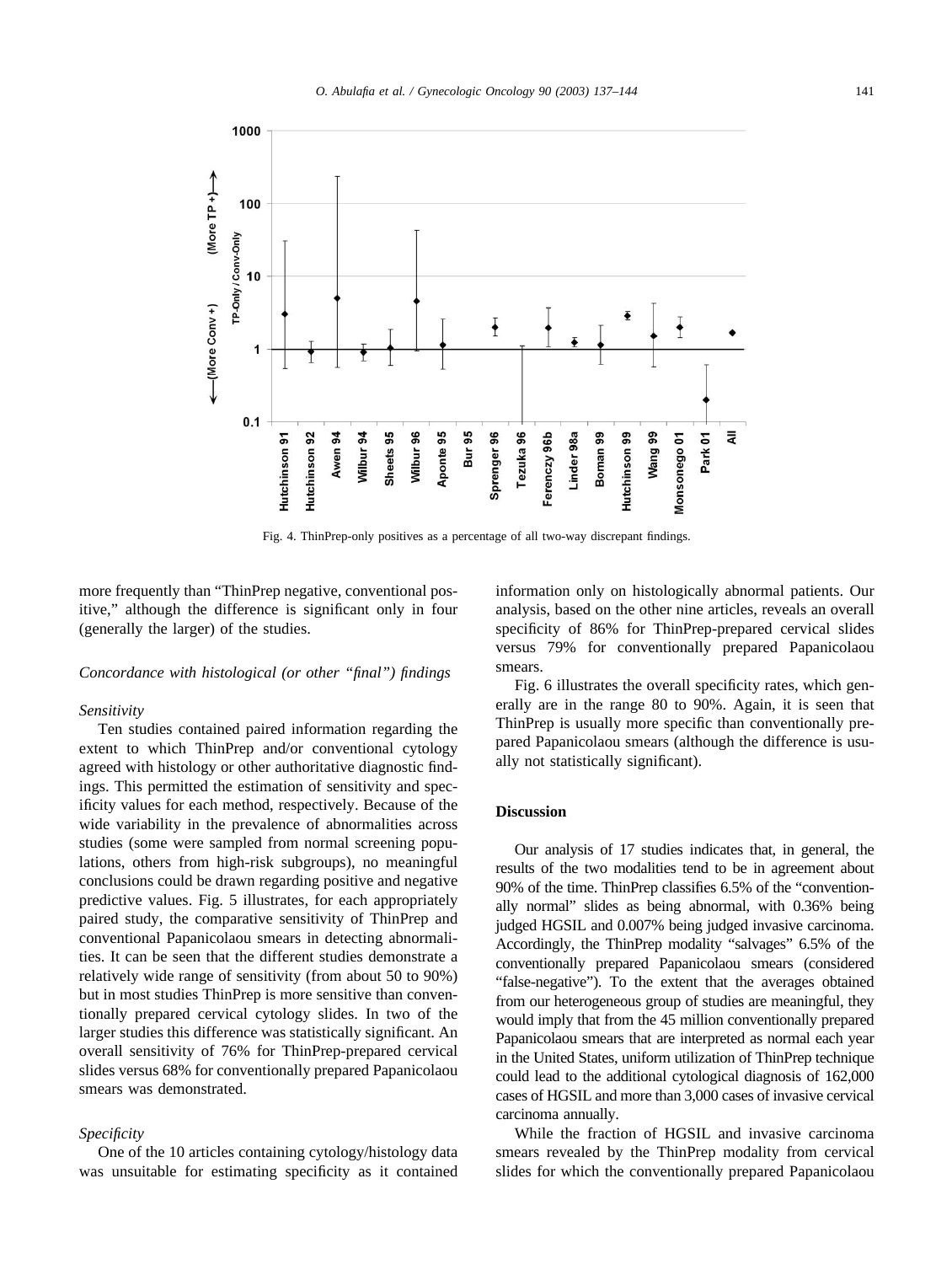<span id="page-5-0"></span>

Fig. 5. Sensitivity of ThinPrep and conventionally prepared Papanicolaou smears, each versus a "gold standard" such as histology, subsequent surgery, biopsy, or expert consensus.

smear diagnosis was atypical or LGSIL was higher, the latter would usually have triggered colposcopy assessment and biopsies in any event. As a result, the ThinPrep modality would not have contributed directly to the increase in the rate of detection of cases of HGSIL and invasive carcinoma, which constitute the target population to be detected to significantly reduce the incidence and related mortality of cervical carcinoma.



Fig. 6. Specificity of ThinPrep and conventionally prepared Papanicolaou smears, each versus a "gold standard" such as histology, subsequent surgery, biopsy, or expert consensus.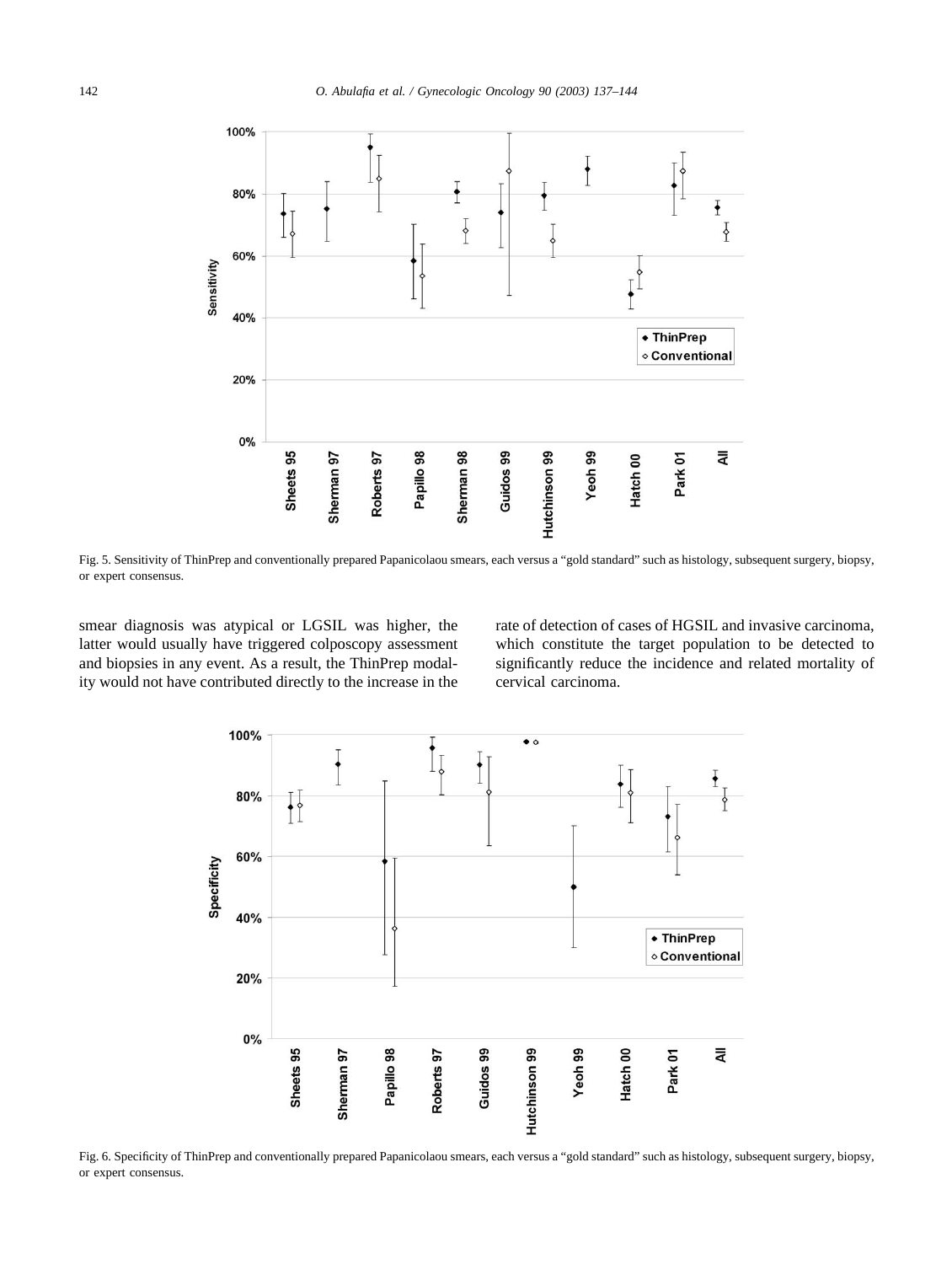<span id="page-6-0"></span>Our data indicate that in the 10 studies that compared cytology with biopsy-proven diagnosis ThinPrep tended to have about 8% higher sensitivity and about 7% higher specificity.

A recent paper by Bernstein et al. [\[53\]](#page-7-0) describes a metaanalysis of 25 prospective studies of Thin Prep and conventionally prepared Papanicolaou smears that used the Bethesda nomenclature. They restricted their analyses to four outcome measures: ACUS, LGSIL, HGSIL, and sample adequacy. For each of the four outcomes, they compared the performance of "Direct-to-Vial," "Split-Sample," and "Split-Sample with ThinPrep 2000 processor" to conventionally prepared Papanicolaou smears by calculating, for each method, the percentage of all specimens falling into that specific outcome. These authors calculated a ThinPrep/ conventionally prepared Papanicolau smear odds ratio. They did not calculate overall measures of discrepancy between the two methods, nor did they compare each method with the gold standard of histology to obtain accuracy, sensitivity, or specificity comparisons. They recommend "further studies analyzing the histologic correlation of these findings . . . to evaluate more definitively the sensitivity and specificity of ThinPrep as a more accurate screening method."

Performing a rigorous meta-analysis of these studies is problematic because of the wide variety of conditions under which the individual investigations were performed. Nanda et al. [\[54\]](#page-7-0) conducted an extremely rigorous, yet very restrictive, meta-analysis of the accuracy of conventionally prepared Papanicolaou smears versus "gold standard" and of ThinPrep versus "gold standard." These authors accepted only studies that complied perfectly with their criteria. For example, they would not consider a study that compared conventionally prepared smears with ThinPrep, but only conventionally prepared with "gold standard" or ThinPrep with "gold standard." As a result they deemed only three studies worthy of inclusion in their analysis [\[26,27,40\].](#page-7-0) We felt that it would be more useful to practicing physicians to collect information on the broadest possible set of studies, recast the results into consistent coding conventions, and present them in a readily interpretable graphic and tabular format, knowing that the heterogeneities inherent in such a collection will preclude the rigorous estimation of average effect sizes or the calculation of confidence intervals around these estimates.

In summary, the ThinPrep liquid-based modality appears more sensitive and specific than conventional Papanicolaou preparation. The added sensitivity results in increased detection of patients with LGSIL/atypical cervical smears and HGSIL. According to our analysis, wide application of the ThinPrep technology potentially may result in cytological diagnosis of an additional 162,000 patients with HGSIL and 3000 patients with invasive cervical carcinoma whom otherwise would have been missed by utilization of conventionally prepared Papanicolau smears (false-negative smears). We conclude that ThinPrep liquid-based cervical cytology should be considered the standard of care, as this technology has the potential to further reduce the incidence and increase the survival of patients with invasive cervical carcinoma as a result of early detection.

#### **References**

- [1] Papanicolaou GN, Traut HF. The diagnostic value of vaginal smears in carcinoma of the uterus. Am J Obstet Gynecol 1941;42:193–206.
- [2] Guzick DS. Efficacy of screening for cervical cancer: a review. Am J Public Health 1978;68:125–34.
- [3] Soost HJ, Lange HJ, Lehmacher W, et al. The validation of cervical cytology: sensitivity, specificity, and predictive values. Acta Cytol 1992;35:8–14.
- [4] Sprenger E, Schwarzmann P, Kirkpatrick M, et al. The false-negative rate in cervical cytology: comparison of monolayers to conventional smears. Acta Cytol 1996;40:81–9.
- [5] Abulafia O, Sherer DM. Automated cervical cytology: meta-analyses of the performance of the PAPNET system. Obstet Gynecol Surv 1999;54:253–64.
- [6] Hutchinson ML, Cassin CM, Ball HG. The efficacy of an automated preparation device for cervical cytology. Am J Clin Pathol 1991;96:  $300 - 5$ .
- [7] Hutchinson ML, Agarwal P, Denault T, Berger B, Cibas ES. A new look at cervical cytology: ThinPrep multicenter trial results. Acta Cytol 1992;36:499–504.
- [8] Awen C, Hathway S, Eddy W, Voskuil R, Janes C. Efficacy of ThinPrep preparation of cervical smears: a 1,000 case, investigatorsponsored study. Diagn Cytopathol 1994;11:33–7.
- [9] Wibur DC, Cibas ES, Merritt S, James LP, Berger BM, Bonfiglio TA. ThinPrep processor: clinical trials demonstrate an increased detection rate of abnormal cervical cytological specimens. Am J Clin Pathol 1994;101:209–14.
- [10] Hutchinson ML, Isentein LM, Goodman A, Hurley AA, Douglass KL, Mui KK, et al. Homogeneous sampling accounts for the increased diagosic accuracy using the ThinPrep processor. Am J Clin Pathol 1994;101:215–9.
- [11] Koss LG, Lin E, Schreiber K, Elgert P, Mango L. Evaluation of the PAPNET cytological screening system for quality control of cervical smears. Am J Clin Pathol 1994;101:220–9.
- [12] Sheets EE, Constantine NM, Dinisco S, Dean B, Cibas ES. Colposcopically directed biopsies provide a basis for comparing the accuracy of ThinPrep and Papanicolau smears. J Gynecol Tech 1995;1: 27–33.
- [13] Wilbur DC, DuBester B, Angel C, Atkinson KM. Use of thin-layer preparations for gynecologic smears with emphasis on the cytomorphology of high-grade intraepithelial lesions and carcinomas. Diagn Cytolpathol 1996;6:140–8.
- [14] Laverty CR, Thurloe JK, Redman NL, Farnsworth A. An Australian trial of ThinPrep: a new cytopreparatory technique. Cytopathology 1995;39:623–30.
- [15] Aponte-Ciprani SL, Teplitz, C, Rorat E, Savino A, Jacobs AJ. Cervical smears prepared by an automated device versus the conventional method: a comparative analysis. 1995; 39:623–30.
- [16] Bur M, Knowles K, Pekow P, Corral O, Donovan J. Comparison of ThinPrep preparations with conventional cervicovaginal smears: practical considerations. Acta Cytol 1995;39:631–42.
- [17] Sprenger E, Schwarzmann P, Kirkpatrick M, Fox W, Heinzerling RH, Geyer JW, Knesel EA. The false negative rate in cervical cytology: comparison of monolayers to conventional smears. Acta Cytol 1996; 40:81–9.
- [18] Tezuka F, Oikawa H, Shuki H, Higashiiwai H. Diagnostic efficacy and validity of the ThinPrep method in cervical cytology. Acta Cytol 1996;40:513–8.